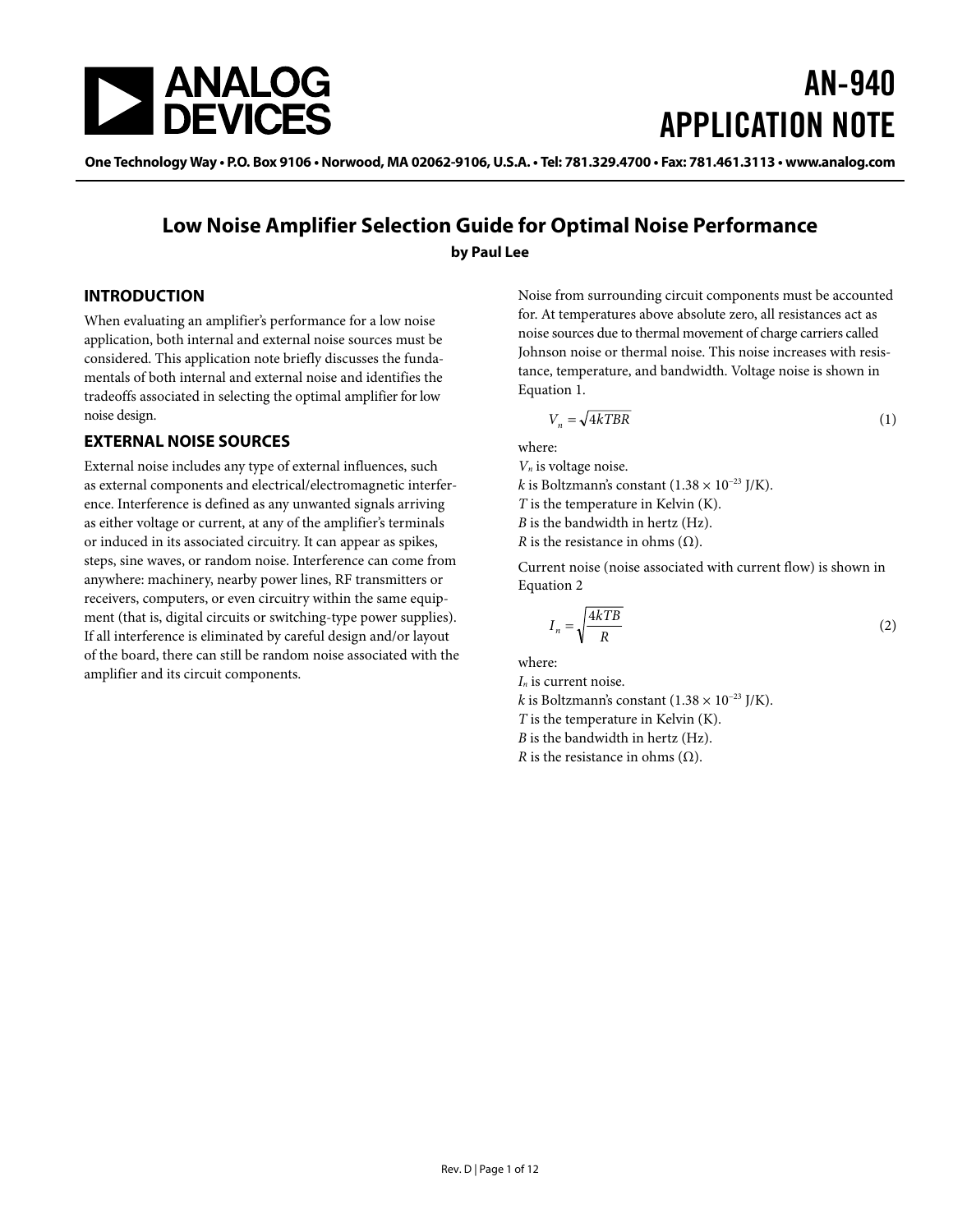# **TABLE OF CONTENTS**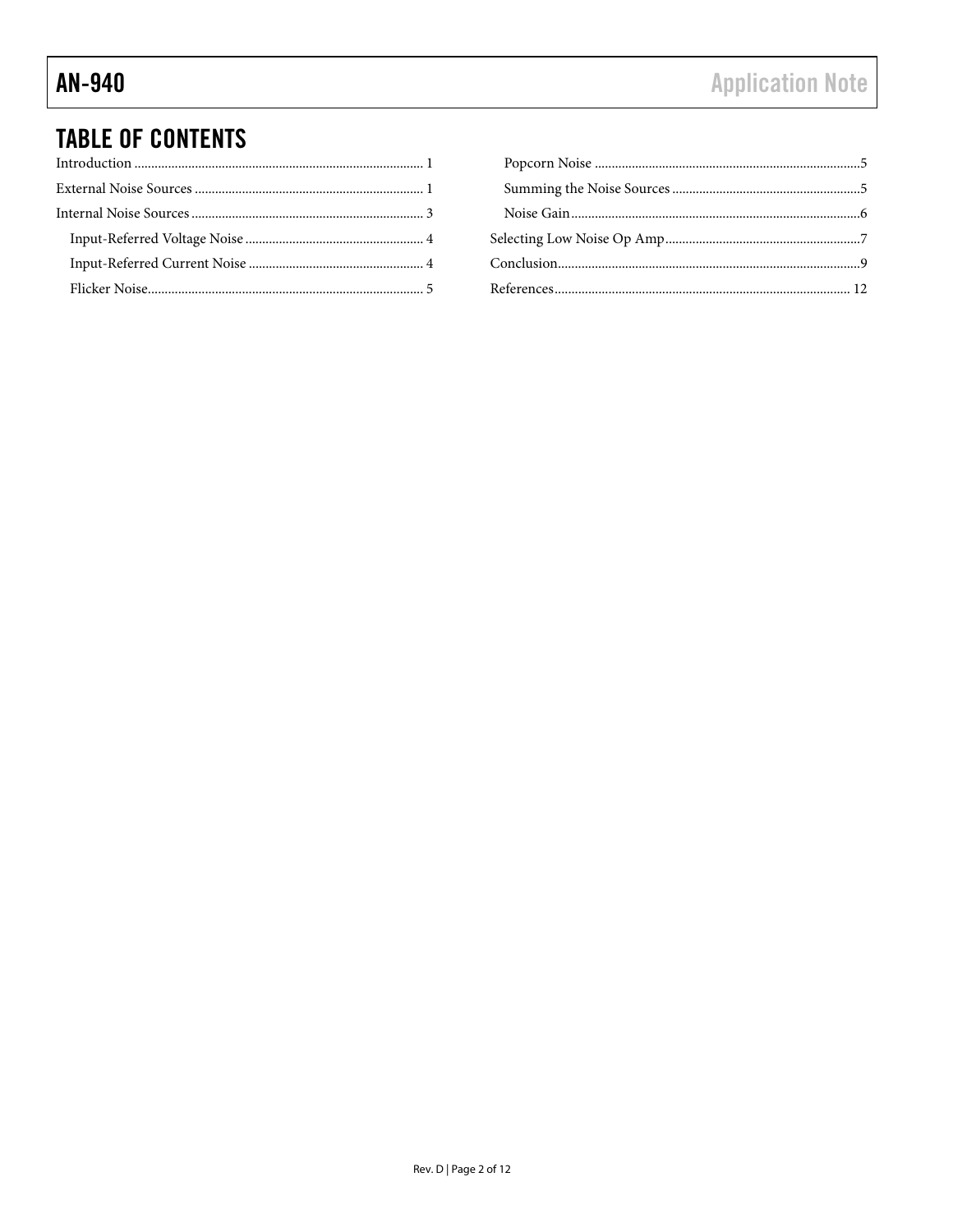#### **Resistors**

For the purposes of this application note, the resistor noise is limited to thermal (Johnson) noise. To keep a low level of this type of noise, resistance values should be as low as possible because RMS voltage of thermal (Johnson) noise is proportional to the square root of the resistor value. For example, a 1 k $\Omega$ resistor has a thermal noise of  $~\sim$ 4 nV/ $\sqrt{Hz}$  at room temperature.

For an in-depth analysis and low noise designs, other types of resistor noise should be accounted for, such as contact noise and shot noise. A few practical notes follow and they should be considered when selecting a resistor.

- Choose the largest practical wattage resistors, as the contact noise is decreased with a larger volume of material.
- Choose low noise resistive element material
	- Resistive elements composed of pure metals and/or metal alloys in bulk exhibits low noise characteristics. Such as Vishay Bulk Metal® foil technology resistors (such as, S102C, Z201)
	- Wirewound technology resistors composed of metal alloys have similar noise characteristics as Bulk Metal foil technology, but are much more inductive.
	- Metal film technology resistors as thin film are noisier than Bulk Metal foil or wirewound technology resistors because of significant noise contributions from occlusions, surface imperfections, and nonuniform depositions.
	- Thick film and carbon composition resistors are the nosiest resistors.

#### **Reactances**

Reactances, such as capacitors and inductors, do not generate noise, but the noise current through reactances develops noise voltage as well as the associated parasitic.

#### **Practical Tips**

Output noise from a circuit can be reduced by lowering the total component resistance or by limiting the circuit bandwidth. Temperature reduction is generally not very helpful unless a resistor can be made very cold, because noise power is proportional to the absolute temperature,

$$
T(x) \text{ in Kelvin} = x^{\circ}C + 273.15^{\circ} \tag{3}
$$

All resistors in a circuit generate noise. The effect of generated noise must always be considered. In practice, only resistors in the input and feedback paths (typically in high gain configurations) are likely to have an appreciable effect on total circuit noise. The noise can be considered as coming from either current sources or voltage sources (whichever is more convenient in a given circuit).

### **INTERNAL NOISE SOURCES**

Noise appearing at the amplifier's output is usually measured as a voltage. However, it is generated by both voltage and current sources. All internal sources are generally referred to the input, that is, treated as uncorrelated or independent random noise generators in series or in parallel with the inputs of an ideal noise-free amplifier (see Figure 1). Because these noise sources are considered random and/or exhibit Gaussian distribution behavior, it is important to take proper care when summing the noise sources as discussed in the Summing the Noise Sources section.

If the same noise appears at two or more points in a circuit (that is, input bias current cancellation circuitry), the two noise sources are correlated noise sources and a correlation coefficient factor should be included in the noise analysis. Further analysis of correlated noise is limited in this application note as typical correlation noise sources are less than 10% to 15% and they can usually be disregarded.

Internal amplifier noise falls into four categories:

- Input-referred voltage noise
- Input-referred current noise
- Flicker noise
- Popcorn noise

Input-referred voltage noise and input-referred current noise are the most common specifications used for amplifier noise analysis. They are often specified as an input-referred spectral density function or the rms noise contained in Δf bandwidth and usually given in terms of  $nV/\sqrt{Hz}$  (for voltage noise) or  $pA/\sqrt{Hz}$  (for current noise). The  $/\sqrt{Hz}$  is needed because the noise power adds with (is cumulative over) bandwidth (Hz) or the voltage and current noise density adds with square root of the bandwidth ( $\sqrt{Hz}$ ) (see Equation 1 and Equation 2).



Figure 1. Op Amp Noise Model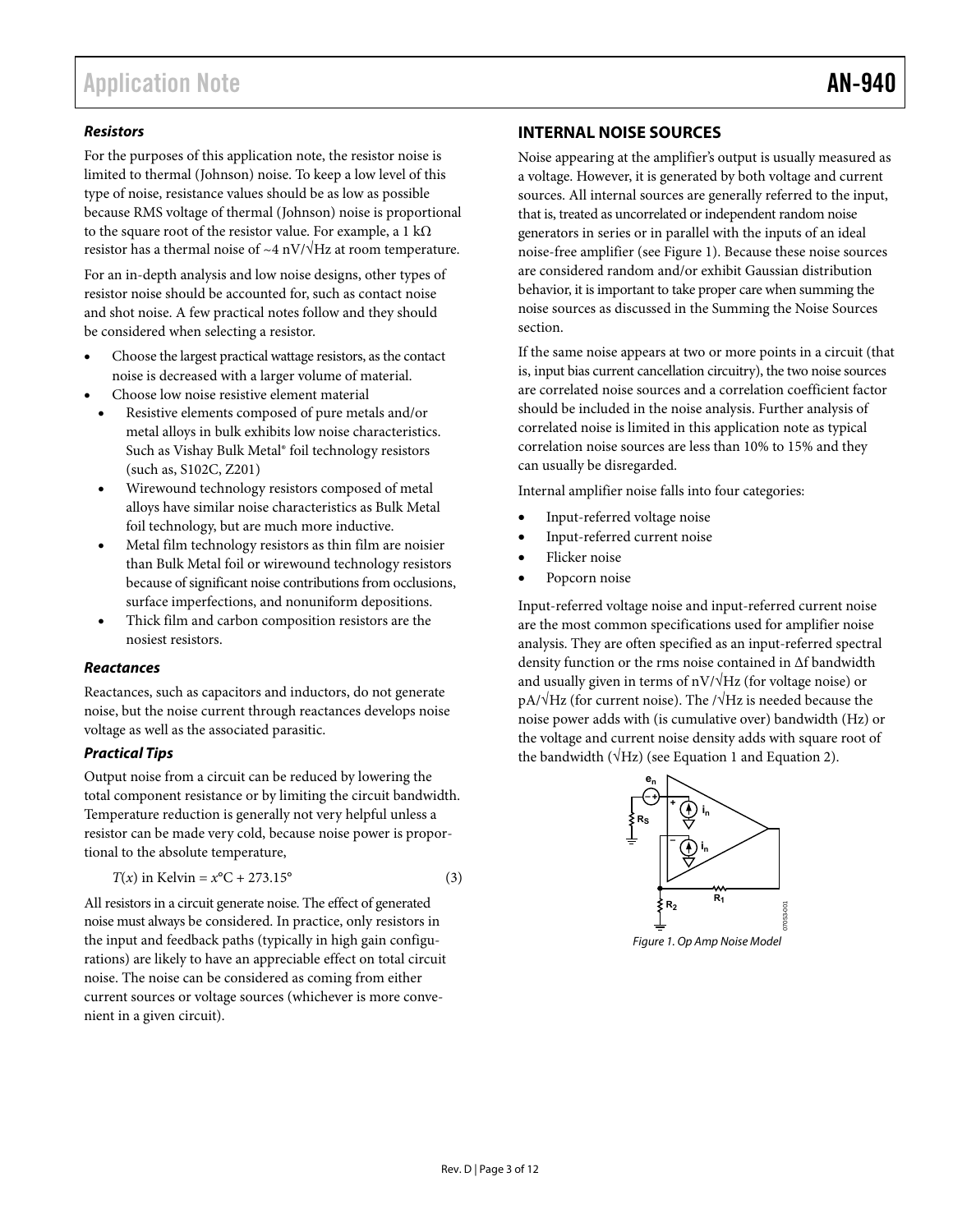#### **INPUT-REFERRED VOLTAGE NOISE**

Input-referred voltage noise (en) is typically viewed as a noise voltage source.

Voltage noise is the noise specification that is usually emphasized; however, if input impedance levels are high, current noise is often the limiting factor in system noise performance. It is analogous to offsets, where the input offset voltage often bears the blame for output offset, when in reality the bias current causes the output offset where input impedances are high.

Note the following points about input-referred voltage noise:

- Op amp voltage noise can be lower than 1 nV/√Hz for the highest performance amplifiers.
- Although bipolar op amps traditionally have less voltage noise than FET op amps, they also have substantially greater current noise.
- Bipolar amplifier noise characteristics are dependent on the quiescent current.
- Present day FET op amps are capable of obtaining both low current noise and voltage noise similar to bipolar amplifier performance, though not as low as the best bipolar input amplifiers.

### **INPUT-REFERRED CURRENT NOISE**

Input-referred current noise  $(i_n)$  is typically seen as two noise current sources pumping currents through the two differential input terminals.

Shot noise (sometimes called Schottky noise) is current noise due to random distribution of charge carriers in the current flow through a potential barrier, such as a PN junction. The shot noise current, in, is obtained from the formula

$$
i_n = \sqrt{2I_B qB} \tag{4}
$$

where:

 $I_B$  is the bias current in ampere  $(A)$ .

*q* is the electron charge in coulomb ( $1.6 \times 10^{-19}$  C).

*B* is the bandwidth in hertz (Hz).

The current noise of a simple bipolar and JFET op amp is typically within 1 dB or 2 dB of the shot noise of the input bias current. This specification is not always listed on data sheets.

Note the following points regarding input-referred noise:

- The current noise of typical bipolar transistor op amps, such as the OP27, is about 400 fA/ $\sqrt{Hz}$ , where I<sub>B</sub> is 10 nA, and does not vary much with temperature except for bias, current-compensated amplifiers.
- The current noise of JFET input op amps (such as the AD8610: 5 fA/ $\sqrt{Hz}$  at I<sub>B</sub> = 10 pA) while lower, doubles for every 20°C chip temperature increase, because JFET op amp bias currents double for every 10°C increase.
- Traditional voltage feedback op amps with balanced inputs usually have equal (correlated and uncorrelated) current noise on both their inverting and noninverting inputs.
- Many amplifiers, especially those amps with input bias current cancellation circuits, have considerably larger correlated than uncorrelated noise components. Overall, noise can be improved by adding an impedance-balancing resistor (matching impedances on both positive and negative input pins).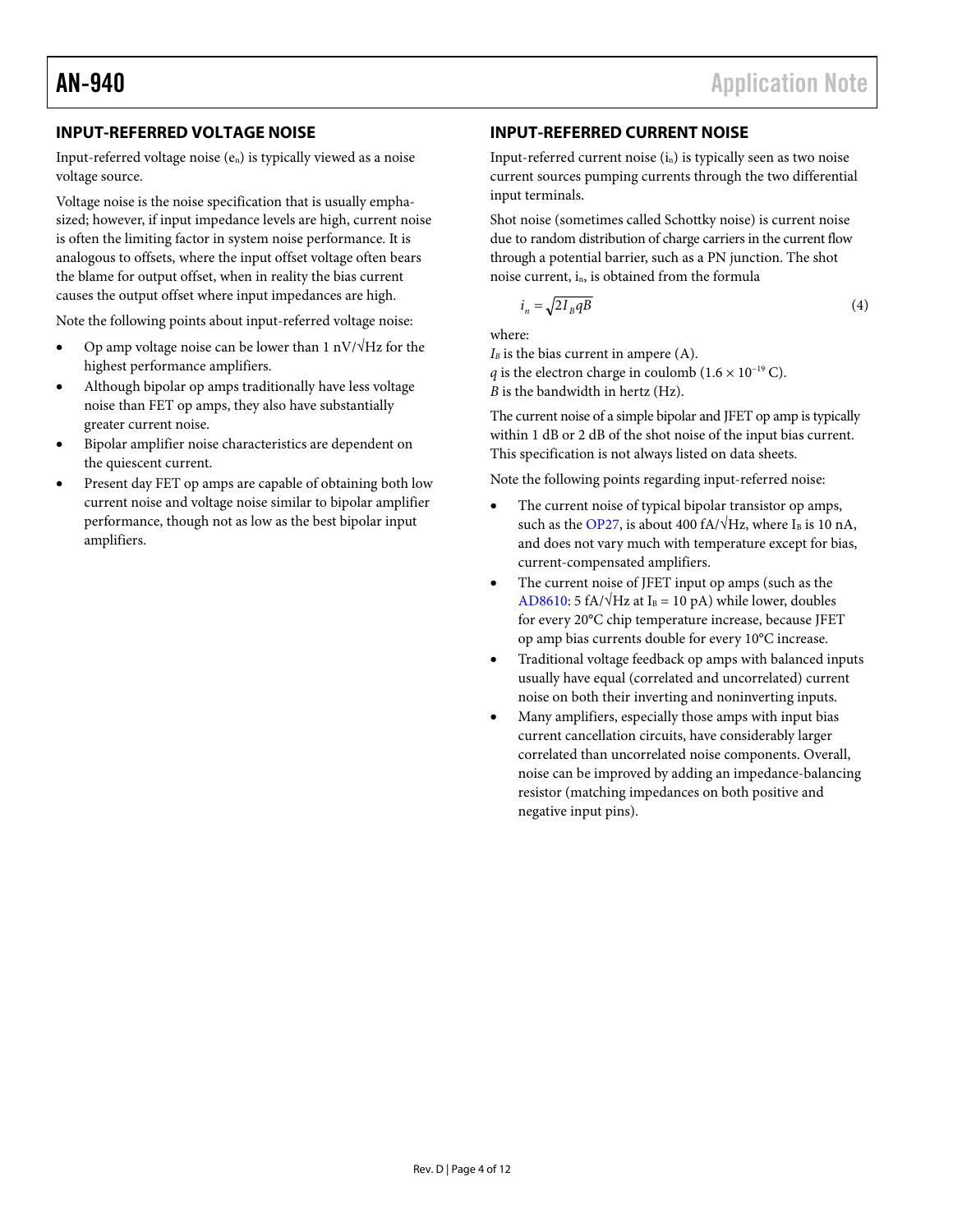### **FLICKER NOISE**

The noise of op amps is Gaussian with constant spectral density (white noise), over a wide range of frequencies. As frequency decreases, the spectral density starts to rise because of the fabrication process, the IC device layout, and the device type at a rate of about 3 dB per octave for CMOS amplifiers, 3.5 dB to 4.5 dB per octave for bipolar amplifiers, or up to 5 dB per octave for JFET amplifiers.

This low frequency noise characteristic is known as flicker noise or 1/f noise because the noise power spectral density goes inversely with frequency (1/f). It has a −1 slope on a log plot. The frequency at which an extrapolated −3 dB per octave (for a CMOS-type amplifier) spectral density line intersects the broadband constant spectral density value is known as the 1/f corner frequency and is a figure of merit for the amplifier (see Figure 2). Bipolar and JFET amplifiers typically have lower 1/f corner frequency than CMOS amplifiers.



#### **POPCORN NOISE**

Popcorn noise (not specified or advertised) is an abrupt shift in offset voltage or current lasting for several milliseconds with amplitude from several microvolts to hundreds of microvolts. This burst or pop is random. Low temperatures and high source resistances usually produce the most favorable conditions for popcorn noise. Although the root cause of popcorn noise is not absolute, both metallic contamination and internal or surface defects in the silicon lattice can cause popcorn noise in ICs. Although considerable work has been done to reduce the sources of popcorn noise in modern wafer fabrication, it cannot be eliminated. Further analysis of popcorn noise is beyond the scope of this application note.

#### **SUMMING THE NOISE SOURCES**

If the noise sources are uncorrelated (that is, one noise signal cannot be transformed into the other), the resulting noise is not their arithmetic sum, but the square root of the sum of their squares.

$$
V_{ni, TOTAL} = \sqrt{(e_n)^2 + (R_S \times i_n)^2 + V_n (R_{EX})^2}
$$
 (5)

where:

*Vni, TOTAL* is the total noise referred-to-input (RTI).

*en* is input-referred voltage noise.

*in* is input-referred current noise.

*RS* is an equivalent source or input resistance to the amplifier.

*Vn (REX)* is voltage noise from external circuitry.

#### Note the following:

- Any resistance in the noninverting input has Johnson noise and converts current noise to a voltage noise.
- Johnson noise in feedback resistors can be significant in high resistance circuits.

Figure 3 visually shows the Equation 5 as the summation of vectors by using the Pythagorean Theorem.



Figure 3. Vector Summation of Noise Sources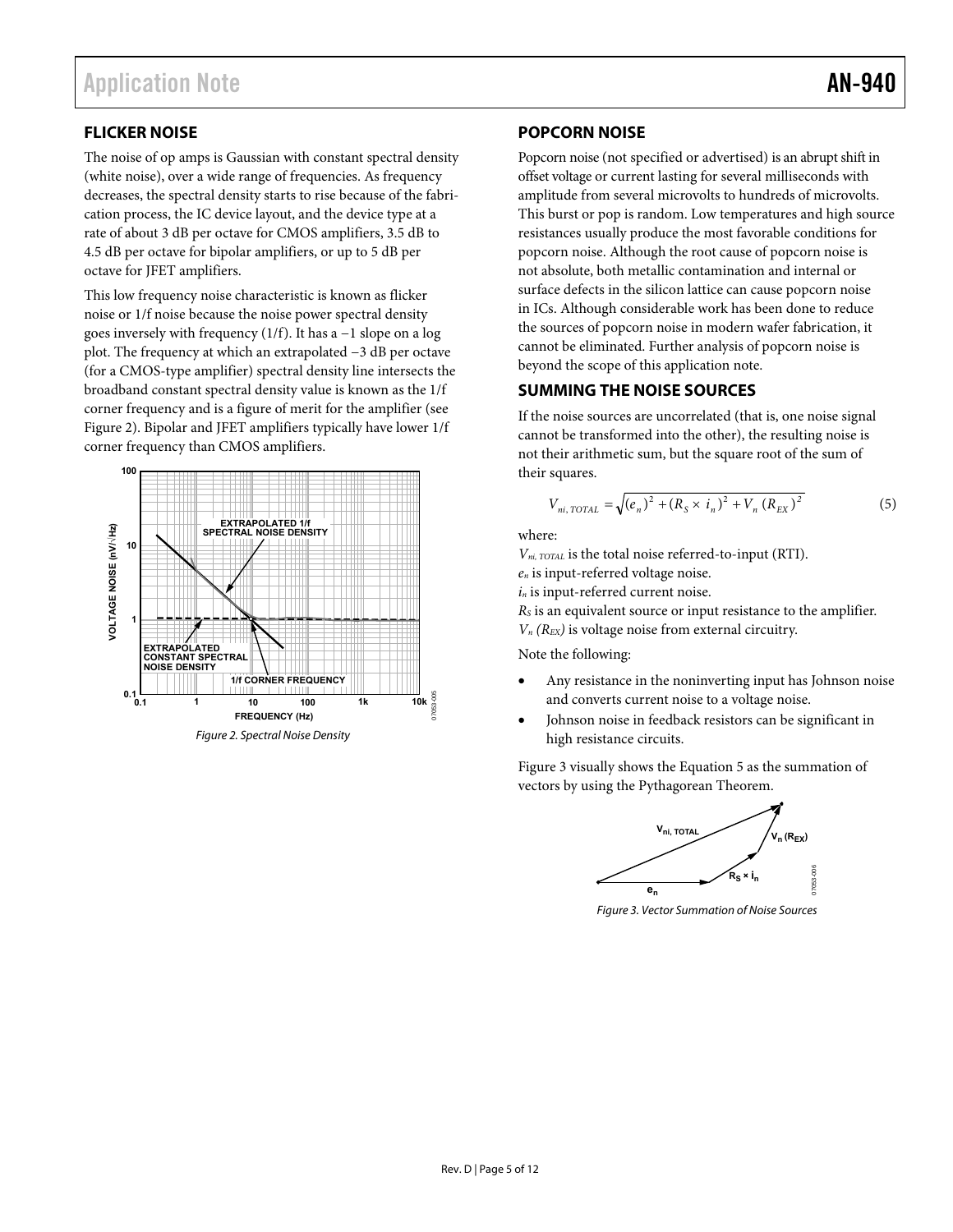

#### **NOISE GAIN**

The noises previously discussed can be grouped into referredto-input (RTI) noise of the amplifier circuit. To calculate the total output noise of the amplifier circuit, the total combined noise on the input must be multiplied by the amplifier circuit's noise gain. Noise gain is the gain of the amplifier's circuit for referred-to-input noise and it is typically used to determine the stability of the amplifier circuit.

To simplify the noise gain calculation, the noise sources in the simple amplifier circuit in Figure 1 can be reduced to a single total RTI noise source ( $V_{ni, TOTAL}$ ), as shown in Figure 4. It is a common practice to lump the total combined RTI noise to the noninverting input of the amplifier.

$$
V_{no, TOTAL} = G_N \times V_{ni, TOTAL}
$$

where:

*Vno, TOTAL* is the total referred-to-output (RTO) noise. *Vni, TOTAL* is the total referred-to-input (RTI) noise

$$
G_N = 1 + \frac{R_1}{R_2}
$$

where:

*GN* is the noise gain. *R1* is the feedback equivalent impedance. *R2* is the gain setting equivalent impedance. In some cases, the noise gain and the signal gain are not equivalent (see Figure 5). Note that the closed-loop bandwidth is determined by dividing the gain bandwidth product (or unity gain frequency) by the noise gain of the amplifier circuit.



Case 1: In a noninverting configuration, both the signal gain and the noise gain are equal to  $1 + R_1/R_2$ .

Case 2: In an inverting configuration, signal gain is equal to  $-(R_1/R_2)$ , but the noise gain is still equal to  $1 + R_1/R_2$ .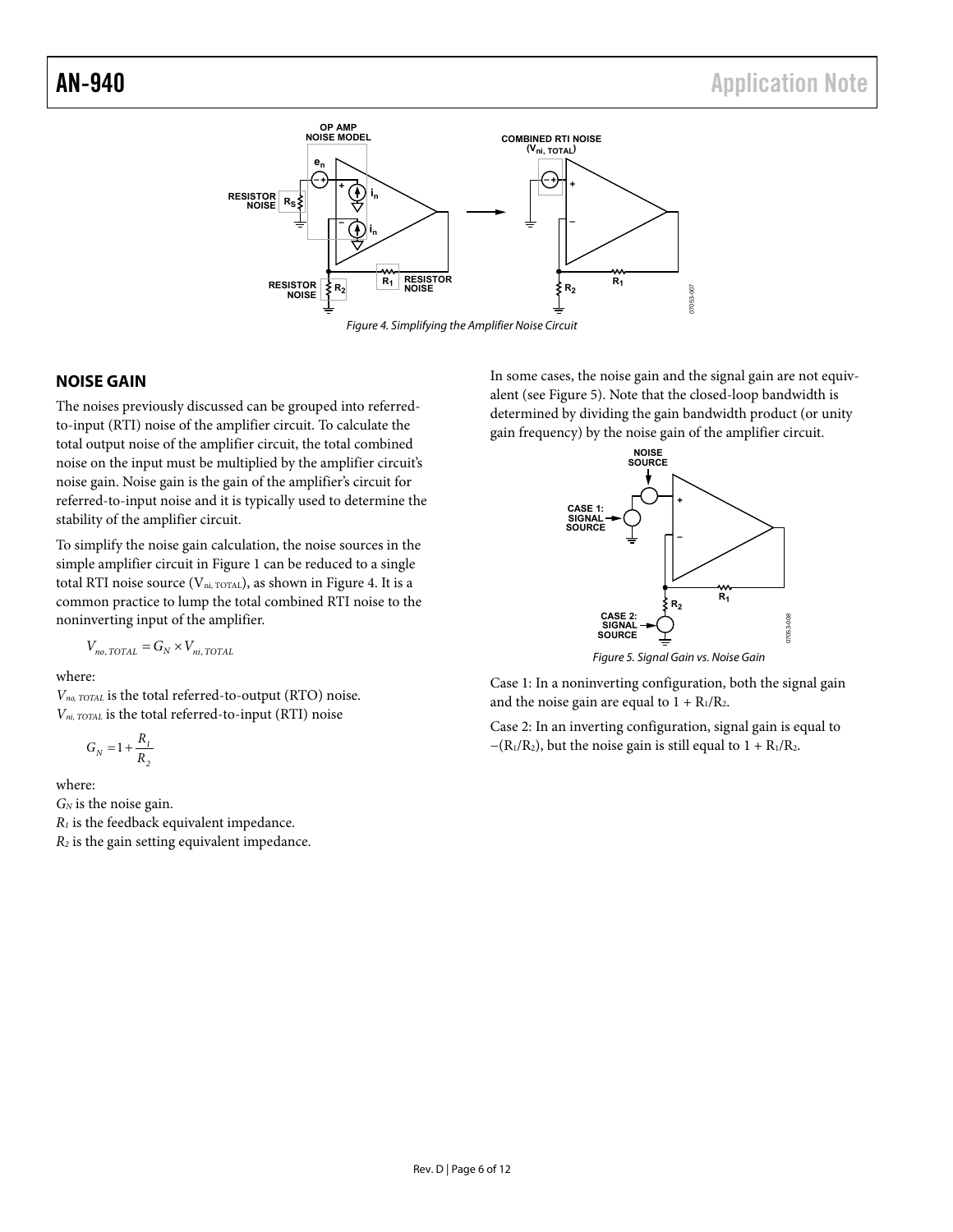## SELECTING LOW NOISE OP AMP

If an op amp is driven with a source resistance, the equivalent noise input becomes the square root of the sum of the squares of the amplifier's voltage noise, the voltage generated by the source resistance, and the voltage caused by the amplifiers current noise flowing through the source impedance.

For very low source resistances, the noise generated by the source resistance and amplifier current noise contribute insignificantly to the total. In this case, the noise at the input is effectively only the voltage noise of the op amp.

If the source resistance is high, the Johnson noise of the source resistance may dominate both the op amp voltage noise and the voltage due to the current noise. However, note that, because the Johnson noise only increases with the square root of the resistance, while the noise voltage due to the current noise is directly proportional to the input impedance, the amplifier's current noise always dominates for a high enough value of input impedance. When an amplifier's voltage and current noise are high enough, there may be no value of input resistance for which Johnson noise dominates.

An amplifier can be selected where its noise contribution is negligible compared to the source resistance by using a figure of merit, RS, OP, of an op amp. It can be calculated by using an amplifier's noise specification.

$$
R_{S,OP} = \frac{e_n}{i_n} \tag{7}
$$

where:

*en* is input-referred voltage noise. *in* is input-referred current noise.

Figure 6 shows a comparison of the voltage noise density of a number of high voltage (up to 44 V) op amps from Analog Devices, Inc., vs. R<sub>S, OP</sub> at 1 kHz. The diagonal line plots the Johnson noise associated with resistance.

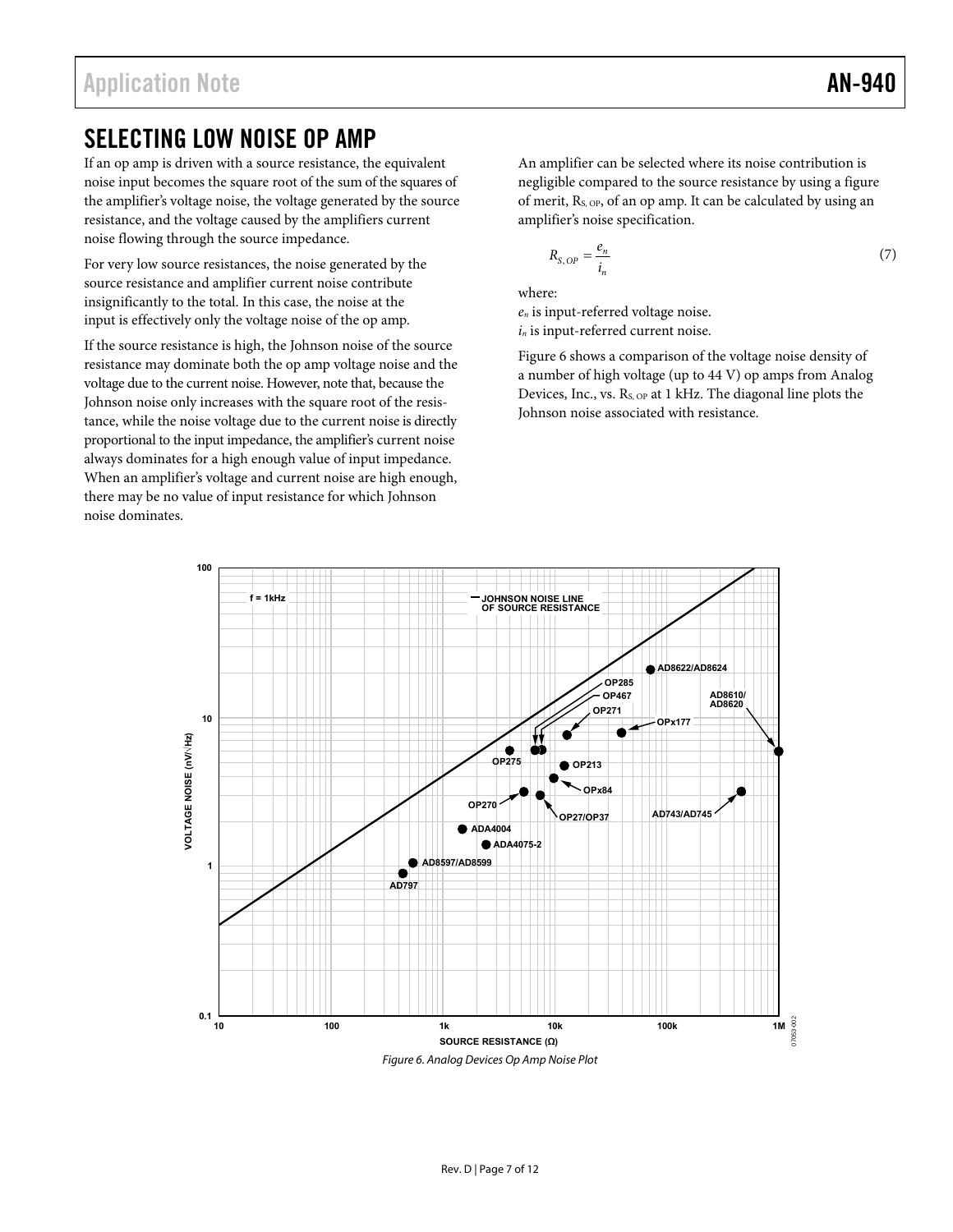Similar types of graph can be constructed for a chosen frequency from the data in the op amp data sheet (see Figure 8). For example, the AD8599 has an input-referred voltage noise of 1.07 nV/ $\sqrt{Hz}$ and an input-referred current noise of 2.3 pA/√Hz at 1 kHz. The R<sub>S, OP</sub> is about ~465  $\Omega$  at 1 kHz. In addition, note the following:

- The Johnson noise associated with this device is equivalent to a source resistor of about 69.6  $\Omega$  (see Figure 6).
- For a source resistance above ~465  $\Omega$ , the noise voltage produced by the amplifier's current noise exceeds that contributed by the source resistance; the amplifier's current noise becomes the dominant noise source.

To use the graph (see Figure 7), follow Step 1 through Step 4.

1. Typically, the source resistances are known (such as sensor impedances). If the resistances are not known, calculate them from the surrounding or preceding circuit components.

- 2. Locate the given source resistance, such as  $1 \text{ k}\Omega$ , on the Johnson noise line.
- 3. Create a horizontal line from the point located in Step 2 to the right of the plot.
- 4. Create a line down and to the left from the point located in Step 2) by decreasing one decade of voltage noise per one decade of resistance.

Any amplifiers below and to the right of the lines are good low noise op amps for the design as highlighted in the shade of gray in Figure 7.

For the example shown in Figure 7, the following devices are good candidates for the design: AD8597, AD8599, AD797, ADA4075-2, ADA4004, OP270, OP27/OP37, AD743/AD745, and OP184.



Figure 7. Selecting Op Amp for Low Noise Design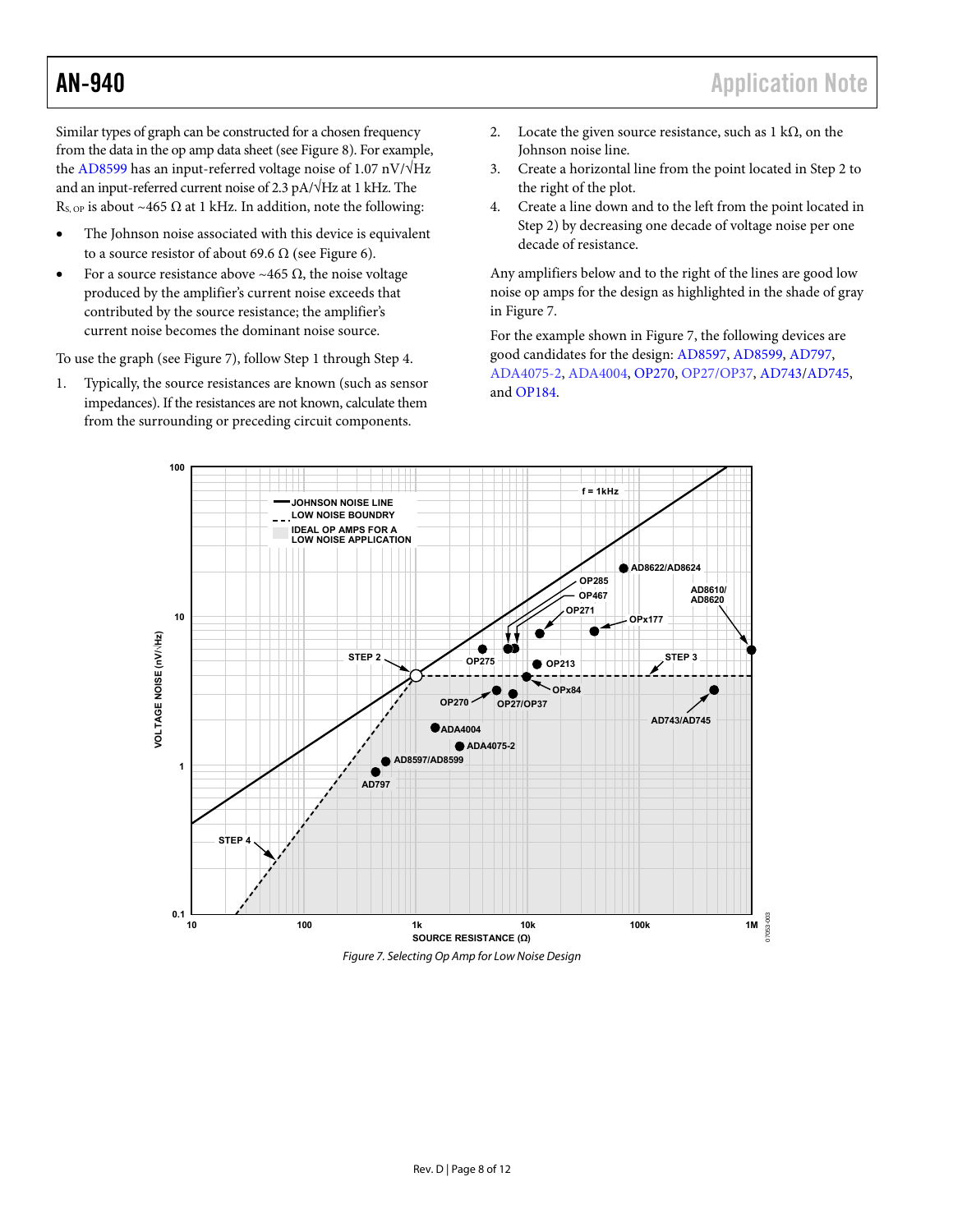## **CONCLUSION**

Consider all potential noise sources when evaluating an amplifier's noise performance for low noise design.

The key noise contribution of an op amp is dependent on source resistance as follows:

- $R<sub>S</sub> >> R<sub>S, OP</sub>$ ; input-referred current noise dominates.
- $R<sub>S</sub> = R<sub>S, OP</sub>$ ; amplifier noise and resistor noise are equal
- $R_S \ll R_{S, OP}$ ; input-referred voltage noise dominates.

In summary, reduce or eliminate interference signals by

- Proper layout techniques to reduce parasitics.
- Proper ground techniques, such as isolating digital and analog ground.
- Proper shielding.

For resistive noise sources, use the following rules:

- Restrict bandwidth to only what is necessary.
- Reduce resistor value where possible.
- Use low noise resistors, such as bulk metal foil, wirewound, and metal film technology resistors.
- Reduce the number of resistive noise sources where possible.
- Use Figure 8 and Figure 9 to assist with the selection of an Analog Devices low noise amplifier using the criteria described in this application note.

For more information on noise, see the article, "Noise Optimization in Sensor Signal Conditioning Circuit" available at http://www.analog.com/noiseoptimization.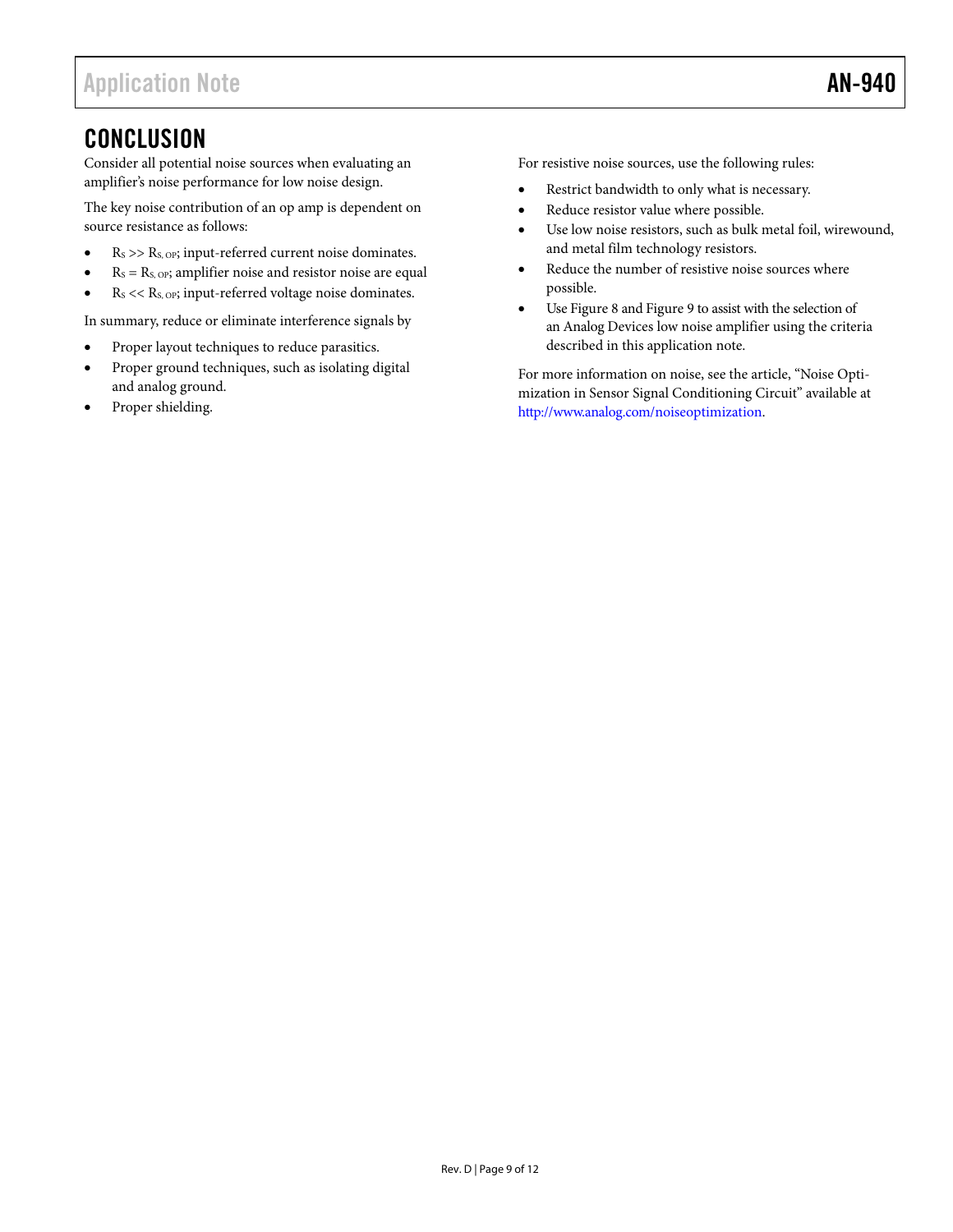# AN-940 **AN-940 Application Note**

|                                                |                    | $v_{\rm os}$                    |                          |                         | <b>SLEW</b>                | I <sub>SY</sub> /AMP | $e_n \otimes$            | $I_n$ @                  | $R_{\rm S, \; OP}$ @ | 1/f                   | l <sub>B</sub>          |                  | <b>CMRR</b> | <b>PSRR</b> | <b>NUMBER</b>                       |
|------------------------------------------------|--------------------|---------------------------------|--------------------------|-------------------------|----------------------------|----------------------|--------------------------|--------------------------|----------------------|-----------------------|-------------------------|------------------|-------------|-------------|-------------------------------------|
| <b>PART</b><br><b>NUMBER</b>                   | $V_{SY}$<br>(V)    | <b>MAX</b><br>(V <sub>u</sub> ) | $TCV_{OS}$<br>(µV/°C)    | <b>GBP</b><br>(MHz)     | <b>RATE</b><br>$(V/\mu s)$ | <b>MAX</b><br>(mA)   | 1kHz<br>$(nV/\sqrt{Hz})$ | 1kHz<br>$(pA/\sqrt{Hz})$ | 1kHz<br>$(\Omega)$   | <b>CORNER</b><br>(Hz) | <b>MAX</b><br>(nA)      | $I_{SC}$<br>(mA) | MIN<br>(dB) | MIN<br>(dB) | ОF<br><b>AMPS</b>                   |
| AD797                                          | 10 TO 36           | 40                              | 0.2                      | 8                       | 20                         | 10.5                 | 0.9                      | 2                        | 450                  | 60                    | 900                     | 80               | 120         | 120         | 1                                   |
| AD8597/<br>AD8599                              | 9 TO 36            | 120                             | 0.8                      | 10                      | 15                         | 5.7                  | 1.07                     | 2.3                      | 465                  | 9                     | 200                     | 52               | 120         | 120         | 11<br>2                             |
| ADA4004-1/<br>ADA4004-2/<br>ADA4004-4          | 10 TO 36           | 125                             | 0.7                      | 12                      | 2.7                        | 2.2                  | 1.8                      | 1.2                      | 1500                 | 5                     | 90                      | 25               | 110         | 110         | 11<br>21<br>4                       |
| AD8676                                         | 10 TO 36           | 50                              | 0.2                      | 10                      | 2.5                        | 3.4                  | 2.8                      | $0.3*$                   | -                    | 10                    | $\mathbf{2}$            | 40               | 111         | 106         | $\overline{\mathbf{2}}$             |
| AD8675                                         | 10 TO 36           | 75                              | 0.2                      | 10                      | 2.5                        | 2.9                  | 2.8                      | $0.3*$                   |                      | 10                    | $\mathbf{2}$            | 40               | 114         | 120         | 1                                   |
| AD8671/<br>AD8672/<br>AD8674                   | 10 TO 36           | 75                              | 0.3                      | 10                      | 4                          | 3.5                  | 2.8                      | $0.3*$                   |                      | 10                    | 12                      | 30               | 100         | 110         | 11<br>21<br>4                       |
| ADA4075-2                                      | ±4.5 TO ±18        | 1000                            | 0.3                      | 6.5                     | 12                         | 2.25                 | 2.8                      | 1.2                      | 2333                 | 5                     | 100                     | 40               | 110         | 106         | 2                                   |
| <b>OP27</b>                                    | 8 TO 44            | 100                             | 0.3                      | 8                       | 2.8                        | 5.7                  | 3.2                      | 0.4                      | 8000                 | 2.7                   | 80                      | 30               | 100         | 140         | 1                                   |
| <b>OP37</b><br><b>OP270</b><br><b>OP470</b>    | 8 TO 44<br>9 TO 36 | 100<br>75                       | 0.3<br>0.2               | 40<br>5                 | 17<br>2.4                  | 4.7<br>3.25          | 3.2<br>3.2               | 0.4<br>0.6               | 8000<br>5333         | 2.7<br>5              | 75<br>20                | 30<br>15         | 100<br>106  | 140<br>110  | 1<br>21<br>4                        |
| AD743                                          | 9.6 TO 36          | 1000                            | $\mathbf{2}$             | 4.5                     | 2.8                        | 10                   | 3.2                      | 0.0069                   | 463,768              | 50                    | 0.4                     | 40               | 80          | 90          | 1                                   |
| AD745                                          | <b>9.6 TO 36</b>   | 500                             | $\overline{\mathbf{2}}$  | 20                      | 12.5                       | 10                   | 3.2                      | 0.0069                   | 463,768              | 50                    | 0.25                    | 40               | 90          | 100         | 1                                   |
| OP184/<br>OP284/<br>OP484                      | 3 TO 36            | 100                             | 0.2                      | 4.25                    | 4                          | 2                    | 3.9                      | 0.4                      | 9750                 | 10                    | 450                     | 10               | 86          | 90          | 11<br>$\mathbf{z}$<br>4             |
| AD8655/<br>AD8656                              | 2.7 TO 5.5         | 250                             | 0.4                      | 28                      | 11                         | 4.5                  | $\boldsymbol{4}$         |                          |                      | 3000                  | 0.01                    | 220              | 85          | 88          | 11<br>2                             |
| OP113/<br>OP213/<br>OP413                      | 4 TO 36            | 150                             | 0.2                      | 3.4                     | 1.2                        | 3                    | 4.7                      | 0.4                      | 11,750               | 10                    | 600                     | 40               | 96          | 100         | 11<br>21<br>4                       |
| <b>SSM2135</b>                                 | 4 TO 36            | 2000                            | $\overline{\phantom{0}}$ | 3.5                     | 0.9                        | 3                    | 5.2                      | 0.5                      | 10,400               | 3                     | 750                     | 30               | 87          | 90          | $\overline{\mathbf{2}}$             |
| ADA4528-1                                      | 2.2 TO 5.5         | 2.5                             | 0.002                    | 4                       | 0.45                       | 1.7                  | $5.6^*$                  | $0.7*$                   | 8000                 | <b>NONE</b>           | 0.4                     | 30               | 135         | 130         | 1                                   |
| <b>OP285</b>                                   | 9 TO 36            | 250                             | 1                        | 9                       | 22                         | 2.5                  | 6                        | 0.9                      | 6667                 | 125                   | 350                     | 30               | 80          | 85          | $\overline{\mathbf{2}}$             |
| AD8610/<br>AD8620                              | 10 TO 27           | 100                             | 0.5                      | 25                      | 60                         | 3.5                  | 6                        | 0.005                    | 1,200,000            | 1000                  | 0.01                    | 65               | 90          | 100         | 11<br>2                             |
| <b>OP275</b>                                   | 9 TO 44            | 1000                            | $\overline{2}$           | 9                       | 22                         | 2.5                  | 6                        | 1.5                      | 4000                 | 2.24                  | 350                     | 14               | 80          | 85          | $\mathbf{2}$                        |
| OP467<br>ADA4627-1                             | 9 TO 36            | 500<br>200                      | 3.5<br>1                 | 28                      | 170                        | 2.5                  | 6                        | 0.8                      | 7500                 | 8                     | 600<br>5                | 40<br>45         | 80<br>106   | 96<br>106   | 4<br>1                              |
| <b>OP471</b>                                   | 9 TO 36<br>9 TO 36 | 1800                            | 4                        | 19<br>6.5               | 84<br>8                    | 7.500<br>2.75        | 6.1<br>6.5               | 0.0016<br>0.4            | 3,812,500<br>16,250  | 250<br>5              | 60                      | 10               | 95          | 95          | 4                                   |
| OP1177/<br>OP2177<br><b>OP4177</b>             | 5 TO 36            | 60                              | 0.2                      | 1.3                     | 0.7                        | 0.5                  | 7.9                      | 0.2                      | 39,500               | 10                    | $\overline{\mathbf{2}}$ | 25               | 120         | 120         | $\frac{1}{2}$<br>21<br>4            |
| AD8510/<br>AD8512/<br>AD8513                   | 9 TO 36            | 400                             | 1                        | 8                       | 20                         | 2.5                  | 8                        |                          |                      | 100                   | 0.08                    | 70               | 86          | 86          | 11<br>$\mathbf{z}$<br>4             |
| AD8651/<br>AD8652                              | 2.7 TO 5.5         | 350                             | 4                        | 50                      | 41                         | 14                   | 8                        | 0.025                    | 320,000              | 10000                 | 0.01                    | 80               | 80          | 76          | 11<br>2                             |
| AD8646/<br>AD8647/<br>AD8648                   | 2.7 TO 5.5         | 2500                            | 1.8                      | 24                      | 11                         | 1.5                  | 8                        |                          |                      | 1000                  | 0.001                   | 120              | 67          | 63          | 11<br>2(SD)<br>4                    |
| AD8605/<br>AD8606/<br>AD8608                   | 2.7 TO 5.5         | 300                             | 1                        | 10                      | 5                          | 1.2                  | 8                        | 0.01                     | 800,000              | 500                   | 0.001                   | 80               | 85          | 80          | 11<br>21<br>4                       |
| AD8691/<br>AD8692/<br>AD8694                   | 2.7 TO 6           | 2000                            | 1.3                      | 10                      | 5                          | 1.05                 | 8                        | 0.05                     | 160,000              | 3000                  | 0.001                   | 80               | 70          | 80          | 1(SD)<br>2(SD)<br>4(SD)             |
| <b>OP162/</b><br>OP262/<br><b>OP462</b>        | 2.7 TO 12          | 325                             | 1                        | 15                      | 13                         | 0.8                  | 9.5                      | 0.4                      | 23,750               | 10                    | 600                     | 30               | 70          | 60          | 11<br>21<br>$\overline{\mathbf{4}}$ |
| OP07                                           | 6 TO 36            | 75                              | 0.3                      | 0.6                     | 0.3                        | 4                    | 9.6                      | 0.12                     | 80,000               | 100                   | 4                       | 30               | 106         | 94          | 1                                   |
| OP07D                                          | 8 TO 36            | 150                             | 0.5                      | 0.6                     | 0.2                        | 1.3                  | 10                       | 0.074                    | 135,135              | 8                     | $\mathbf{1}$            | 30               | 120         | 115         | $\mathbf{1}$                        |
| AD8677                                         | 8 TO 36            | 130                             | 0.5                      | 0.6                     | 0.2                        | 1.3                  | 10                       | 0.074                    | 135,135              | 8                     | 1                       | 30               | 120         | 115         | 1                                   |
| AD8615/<br>AD8616/<br>AD8618                   | 2.7 TO 5.5         | 500                             | 1.5                      | 24                      | 12                         | $\mathbf{2}$         | 10                       | 0.05                     | 200,000              | 1000                  | 0.001                   | 150              | 80          | 70          | 11<br>21<br>4                       |
| AD8519/<br>AD8529                              | 2.7 TO 12          | 1100                            | $\mathbf 2$              | 8                       | 2.9                        | 1.2                  | 10                       | 0.4                      | 25,000               | 80                    | 300                     | 70               | 63          | 60          | 11<br>2                             |
| AD8665/<br>AD8666/<br>AD8668                   | 5 TO 16            | 2500                            | 3                        | $\overline{\mathbf{4}}$ | 3.5                        | 1.55                 | 10                       | 0.1                      | 100,000              | 1000                  | 0.001                   | 140              | 90          | 98          | 11<br>21<br>4                       |
| AD8622/<br>AD8624                              | 4 TO 36            | 125                             | 0.5                      | 0.56                    | 0.48                       | 0.250                | 11                       | 0.15                     | 73,333               | 20                    | 200                     | 40               | 125         | 125         | 21<br>4                             |
| AD8661/<br>AD8662/<br>AD8664                   | 5 TO 16            | 160                             | 4                        | $\overline{\mathbf{4}}$ | 3.5                        | 1.55                 | 12                       | 0.1                      | 120,000              | 1000                  | 0.001                   | 140              | 90          | 95          | 11<br>21<br>4                       |
| OP97<br>OP297<br>OP497                         | 4 TO 40            | 75                              | 0.3                      | 0.9                     | 0.2                        | 0.38                 | 14                       | $0.02*$                  | 1,166,667            | 200                   | 0.15                    | 10               | 110         | 110         | 11<br>21<br>4                       |
| <b>OP777/</b><br><b>OP727/</b><br><b>OP747</b> | 3 TO 36            | 100                             | 0.3                      | 0.7                     | 0.2                        | 0.35                 | 15                       | 0.13                     | 115,384              | 20                    | 11                      | 30               | 110         | 120         | 11<br>21<br>4                       |

**\*REFER TO DEVICE DATA SHEET FOR SPECIFICATION CONDITIONS.**

Figure 8. Analog Devices Low Input Voltage Noise Amplifier Selection Table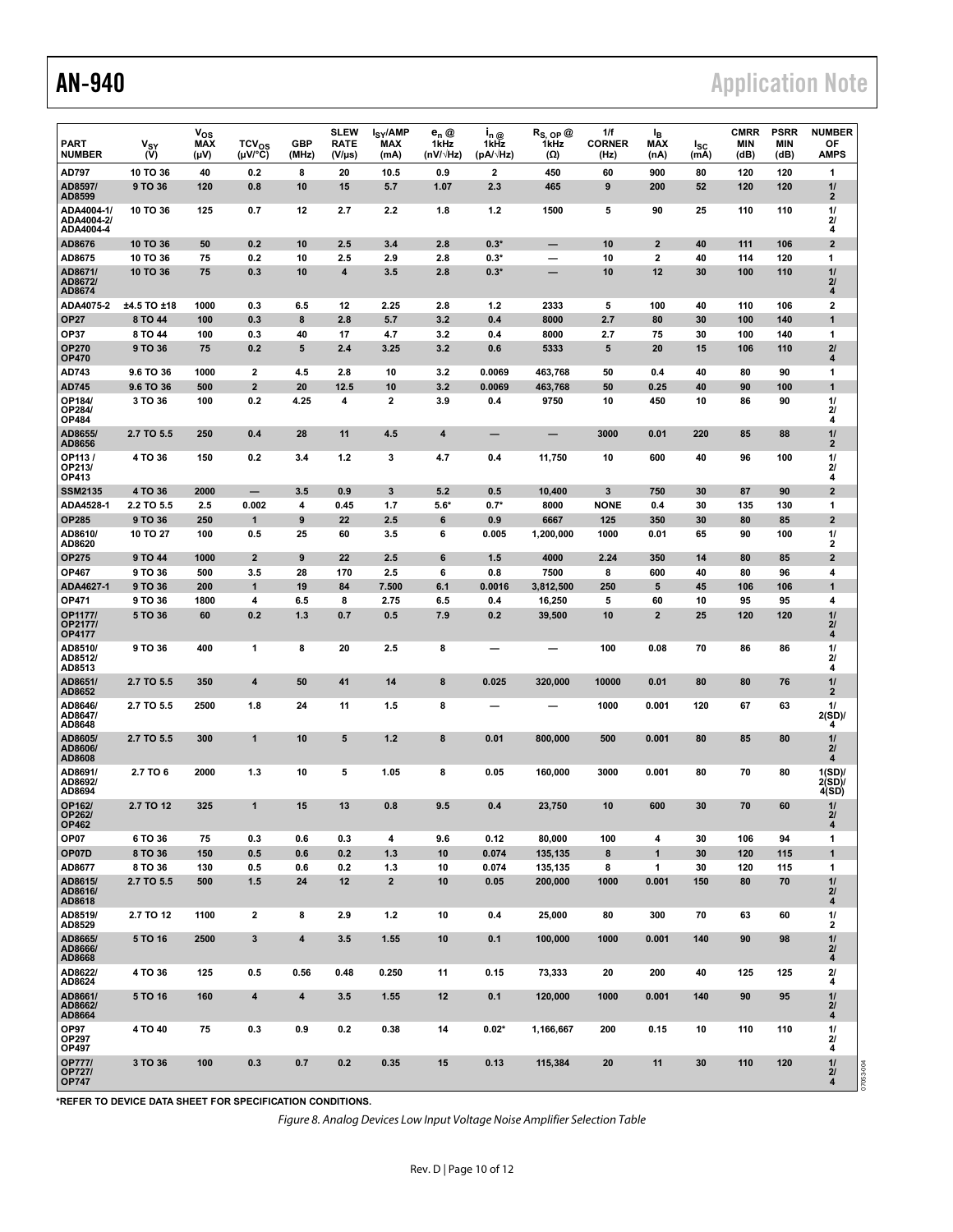# Application Note **AN-940**

| <b>PART</b><br><b>NUMBER</b>           | $\mathbf{v}_{\mathbf{SY}}$<br>(V) | $v_{os}$<br><b>MAX</b><br>(V <sub>u</sub> ) | $TCV_{OS}$<br>(µV/°C)   | <b>GBP</b><br>(MHz)     | <b>SLEW</b><br><b>RATE</b><br>(V/µs) | l <sub>SY</sub> /AMP<br>MAX<br>(mA) | $e_n \otimes$<br>1kHz<br>(nV/ $\sqrt{Hz}$ ) | i <sub>n @</sub><br>1kHz<br>$(fA/\sqrt{Hz})$ | $R_{S, OP}$ @<br>1kHz<br>(Ω) | 1/f<br><b>CORNER</b><br>(Hz) | l <sub>B</sub><br><b>MAX</b><br>(pA) | <b>I</b> out<br>(mA) | <b>CMRR</b><br><b>MIN</b><br>(dB) | <b>PSRR</b><br><b>MIN</b><br>(dB) | <b>NUMBER</b><br>OF<br><b>AMPS</b> |
|----------------------------------------|-----------------------------------|---------------------------------------------|-------------------------|-------------------------|--------------------------------------|-------------------------------------|---------------------------------------------|----------------------------------------------|------------------------------|------------------------------|--------------------------------------|----------------------|-----------------------------------|-----------------------------------|------------------------------------|
| AD549                                  | 10 TO 36                          | 500                                         | 10                      | 5                       | 3                                    | 0.7                                 | 35                                          | 0.22                                         | 159,090,909                  | 100                          | 0.06                                 | 20                   | 90                                | 90                                | 1                                  |
| AD8627/<br>AD8626/<br>AD8625           | 10 TO 26                          | 750                                         | 2.5                     | 5                       | 5                                    | 0.850                               | 16                                          | 0.5                                          | 35,000,000                   |                              | $\mathbf{1}$                         | $15*$                | 76                                | 80                                | 11<br>21<br>$\overline{4}$         |
| AD8641/<br>AD8642<br>AD8643            | 5 TO 26                           | 750                                         | 2.5                     | 3.5                     | 3                                    | 0.290                               | 27.5                                        | 0.5                                          | 57,000,000                   | 250                          | 1                                    | $12*$                | 90                                | 90                                | 11<br>21<br>4                      |
| AD820/<br>AD822/<br>AD824              | 5 TO 36                           | 1000                                        | $\overline{\mathbf{2}}$ | 1.9                     | $3*$                                 | 0.900                               | 16                                          | 0.8                                          | 20,000,000                   | 90                           | 10                                   | $15*$                | $74*$                             | 70                                | 11<br>21<br>$\overline{4}$         |
| ADA4627-1                              | 8 TO 36                           | 200                                         | 1                       | 19                      | 84                                   | 7.500                               | 6.1                                         | 1.6                                          | 3,812,500                    | 250                          | 5                                    | 45                   | 106                               | 106                               | 1                                  |
| <b>AD548K/B</b>                        | 9 TO 36                           | 500                                         | 5                       | 1                       | 1.8                                  | 0.2                                 | 30                                          | 1.8                                          | 16,666,666                   | 700                          | 10                                   | 15                   | 82                                | 86                                | $\mathbf{1}$                       |
| AD8610/<br>AD8620                      | 10 TO 26                          | 100                                         | 0.5                     | 25                      | 60                                   | 3.500                               | 6                                           | 5                                            | 1,200,000                    | 1000                         | 10                                   | 45                   | 90                                | 100                               | 11<br>$\mathbf{2}$                 |
| ADA4062-2<br>ADA4062-4                 | 8 TO 36                           | 2500                                        | 4                       | 1.4                     | 3.3                                  | 0.220                               | 36                                          | 5                                            | 7,200,000                    | 30                           | 50                                   | 20                   | 73                                | 74                                | 21<br>$\overline{4}$               |
| AD743                                  | 9.6 TO 36                         | 1000                                        | $\mathbf{2}$            | 4.5                     | 2.8                                  | 10                                  | 3.2                                         | 6.9                                          | 463,768                      | 50                           | 0.4                                  | 40                   | 80                                | 90                                | 1                                  |
| AD745                                  | 9.6 TO 36                         | 500                                         | $\overline{2}$          | 20                      | 12.5                                 | 10                                  | 3.2                                         | 6.9                                          | 463,768                      | 50                           | 0.25                                 | 40                   | 90                                | 100                               | 1                                  |
| <b>AD711C</b>                          | 9 TO 36                           | 250                                         | 5                       | 4                       | 20                                   | 2.8                                 | 18                                          | 10                                           | 1.800.000                    | 200                          | 25                                   | 25                   | 86                                | 86                                | 1                                  |
| AD8605/<br>AD8606/<br>AD8608           | 2.7 TO 6                          | 300                                         | $\mathbf{1}$            | 10                      | 5                                    | 1.2                                 | 8                                           | 10                                           | 800,000                      | 500                          | $\mathbf{1}$                         | 80                   | 85                                | 80                                | 11<br>21<br>$\overline{4}$         |
| OP282<br><b>OP482</b>                  | 9 TO 36                           | 3000                                        | 10                      | 4                       | 9                                    | 0.250                               | 36                                          | 10                                           | 3,600,000                    | 40                           | 100                                  | 10                   | 70                                | 110                               | 21<br>4                            |
| AD8682<br>AD8684                       | 9 TO 36                           | 1000                                        | 10                      | 3.5                     | 9                                    | 0.250                               | 36                                          | 10                                           | 3,600,000                    | 40                           | 20                                   | 10                   | 70                                | 92                                | 21<br>$\overline{4}$               |
| ADA4000-1<br>ADA4000-2<br>ADA4000-4    | 8 TO 36                           | 1700                                        | $\overline{\mathbf{c}}$ | 5                       | 20                                   | 1.650                               | 16                                          | 10                                           | 1,600,000                    | 100                          | 40                                   | 28                   | 80                                | 82                                | 11<br>21<br>4                      |
| <b>OP97/</b><br>OP297/<br><b>OP497</b> | 4 TO 40                           | $75*$                                       | $0.3*$                  | $0.9*$                  | $0.2*$                               | $0.38*$                             | $14*$                                       | $20*$                                        | 1,166,667*                   | 200*                         | 150                                  | 10                   | $110*$                            | $110*$                            | 11<br>21<br>$\boldsymbol{A}$       |
| AD8651/<br>AD8652                      | 2.7 TO 5.5                        | 350                                         | 4                       | 50                      | 41                                   | 14                                  | 8                                           | 25                                           | 320.000                      | 10.000                       | 10                                   | 80                   | 80                                | 76                                | 11<br>2                            |
| AD8615/<br>AD8616/<br>AD8618           | 2.7 TO 6                          | 500                                         | 1.5                     | 24                      | 12                                   | 1.3                                 | 10                                          | 50                                           | 200,000                      | 1000                         | $\mathbf{1}$                         | 150                  | 80                                | 70                                | 11<br>21<br>$\overline{4}$         |
| AD8691/<br>AD8692/<br>AD8694           | 2.7 TO 6                          | 2000                                        | 1.3                     | 10                      | 5                                    | 1.05                                | 8                                           | 50                                           | 160.000                      | 3000                         | 1                                    | 80                   | 70                                | 80                                | 1(SD)<br>2(SD)<br>4(SD)            |
| AD8661/<br>AD8662/<br>AD8664           | 5 TO 6                            | 160                                         | 4                       | $\overline{\mathbf{4}}$ | 3.5                                  | 1.55                                | 12                                          | 100                                          | 120,000                      | 1000                         | $\mathbf{1}$                         | 140                  | 90                                | 95                                | 11<br>21<br>$\overline{4}$         |
| OP <sub>07</sub>                       | 6 TO 36                           | 75                                          | 0.3                     | 0.6                     | 0.3                                  | 4                                   | 9.6                                         | 120                                          | 80.000                       | 100                          | 4000                                 | 30                   | 106                               | 94                                | 1                                  |
| AD8622/<br>AD8624                      | 5 TO 36                           | 125                                         | 0.5                     | 0.56                    | 0.48                                 | 0.250                               | 11                                          | 150                                          | 73,333                       | 20                           | 200                                  | 40                   | 125                               | 125                               | 21<br>$\boldsymbol{4}$             |

**\*REFER TO DEVICE DATA SHEET FOR SPECIFICATION CONDITIONS.**

Figure 9. Analog Devices Low Input Current Noise Amplifier Selection Table